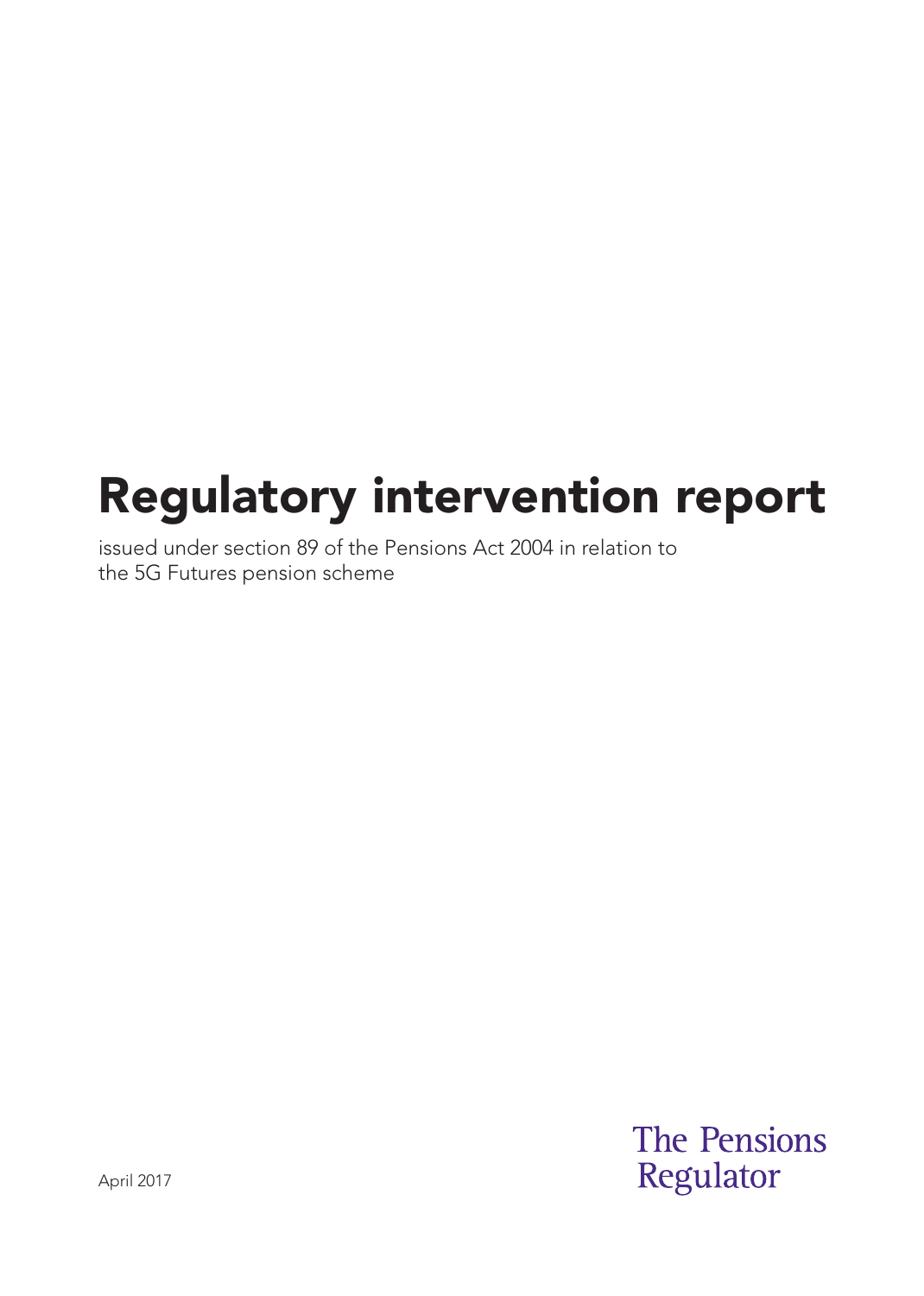### **Background**

The 5G Futures Pension scheme was registered with The Pensions Regulator (TPR) in 2009 as a DC trust-based occupational pension scheme. Its principal employer is 5G Futures Ltd, which was created in 2008 and has remained a dormant company ever since. John Garry Williams and Susan Lynn Huxley were both trustees of the scheme and directors of the principal employer. There are 529 members of the scheme.

Introducers would contact potential scheme members via cold calling or text messages, offering financial incentives to transfer their pension into the scheme. The scheme's administrator, 5G Wealth Management Limited (5GWML), also owned by Williams and Huxley, was responsible for advising some members to transfer. 5GWML received eight to ten years' worth of members' fees in advance, in addition to a percentage of the fund transferred. The trustees authorised payment of these monies to 5GWML out of the scheme funds, with a portion being paid to the relevant introducer.

During the period Williams and Huxley acted as trustees, the funds were transferred into a number of unregulated investments, including leases in a plantation in Ghana, land in Brazil, tree plantations in Fiji and biofuel bonds in Singapore. Out of a total of £16 million invested, the value was reduced to approximately £991,000.

#### Illustrated summary

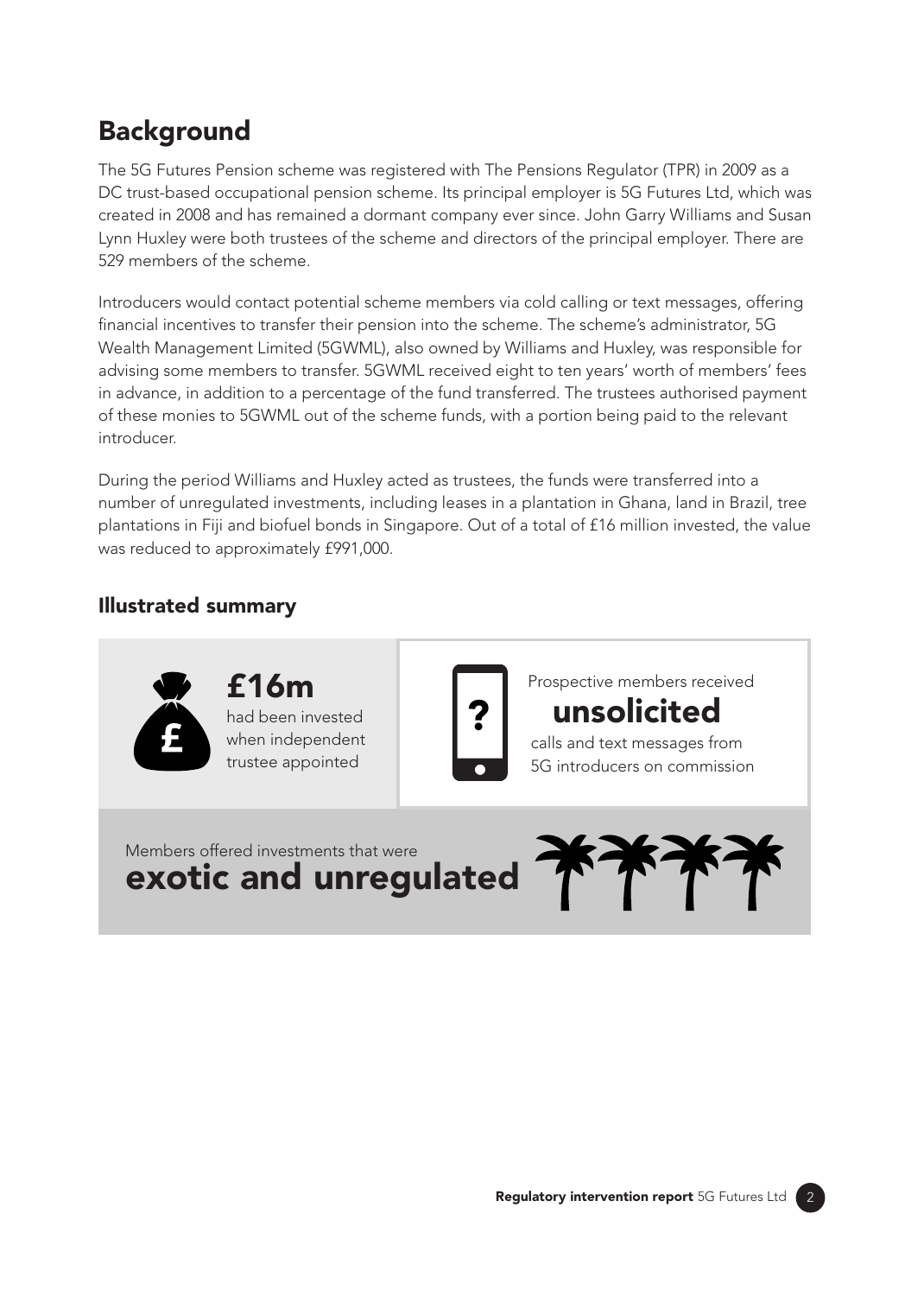## Regulatory action

When we became aware of the unsatisfactory nature of the scheme, we made an application to the Determinations Panel ('the Panel') to suspend Williams and Huxley as trustees for reasons including poor scheme governance and record-keeping, and inadequate levels of trustee knowledge and understanding. To look after the interests of existing members and protect the assets of future members by preventing them from transferring into the scheme, we also asked for an independent trustee to take over the running of the scheme. The Panel met in May 2013, appointed Pi Consulting Trustee Services ('Pi') as an independent trustee, and suspended Williams and Huxley.

Williams and Huxley initially challenged our action in the Upper Tribunal but their challenge was later withdrawn.

Given the seriousness of their failings, we considered that Williams and Huxley were not fit and proper persons to be trustees of any pension scheme and, after extending the suspension for a further year, began prohibition proceedings. We issued Williams and Huxley with a Warning Notice on 4 February 2016 and on 5 July 2016 the case was heard by the Panel.

#### **Outcome**

The Panel granted an order prohibiting Williams and Huxley from acting as trustees of pension schemes in general. They supported the case team's view that there had been a number of failures, including:

- a breach of investment duties
- a breach of the Financial Services and Markets Act 2000
- pension liberation
- fee failures and conflicts of interest
- misleading statements
- breaches of governance duties

In their Determination Notice<sup>1</sup>, the Panel concluded that "the strength of the evidence regarding a lack of competence and capability and a lack of integrity was such that the case for a general prohibition of both of the trustees across all schemes was overwhelming".

> 1 www.tpr.gov.uk/ determinations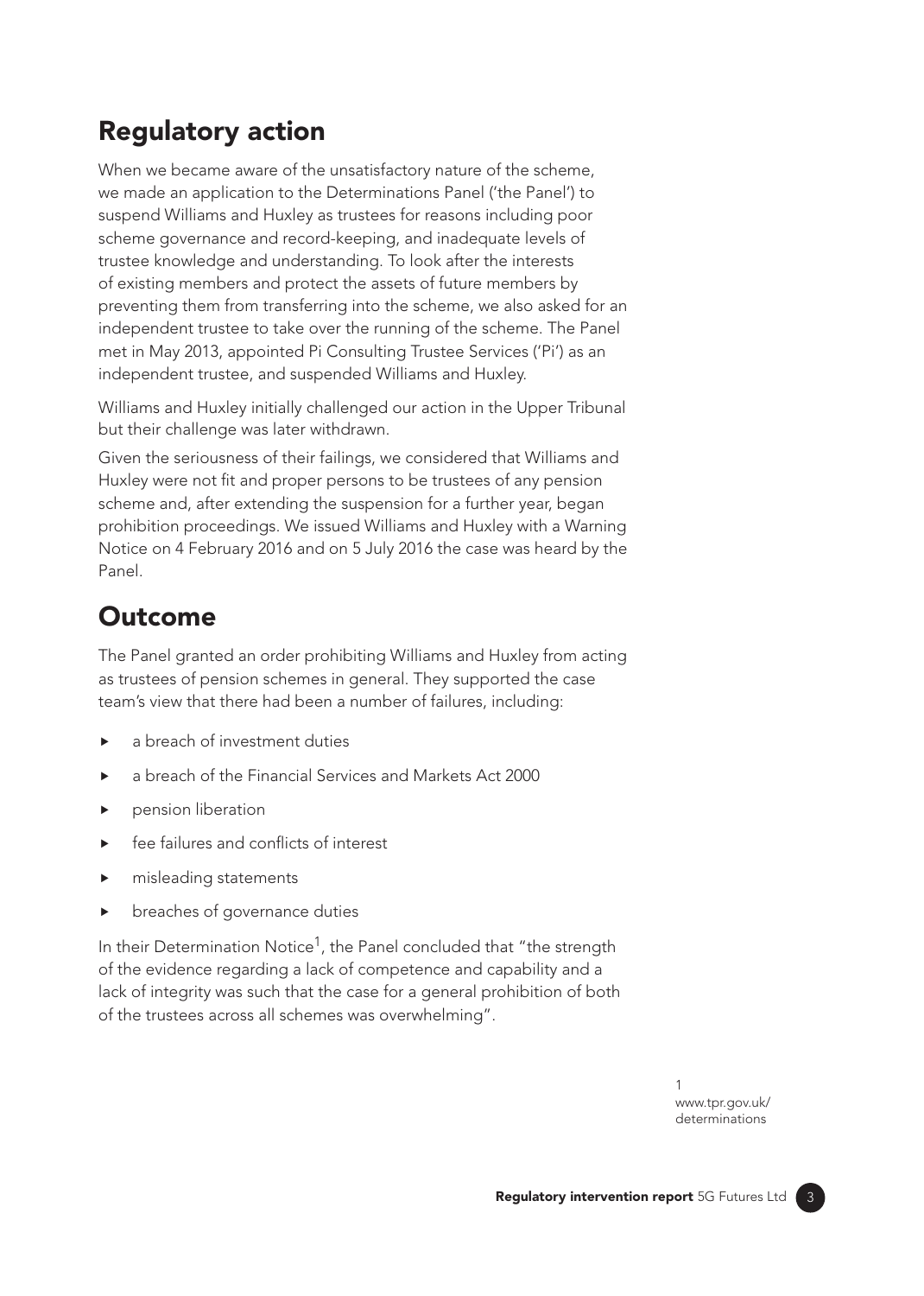Williams and Huxley challenged the prohibition in the Upper Tribunal but, again, their challenge was later withdrawn.

The independent trustees have succeeded in recovering interest on some of the investments, and are actively working on trying to receive compensation for victims.

### Our approach

TPR's Scorpion communications campaign<sup>2</sup> educates trustees and helps members spot scams, warning them of the dangers of transferring pension pots into exotic-sounding investment opportunities that often offer unrealistically high returns.

Where we receive information or evidence of scam activity we will take action. This can include the appointment of independent trustees, the suspension of existing trustees and/or the prohibition from acting as trustees of schemes in general in order to protect members' assets.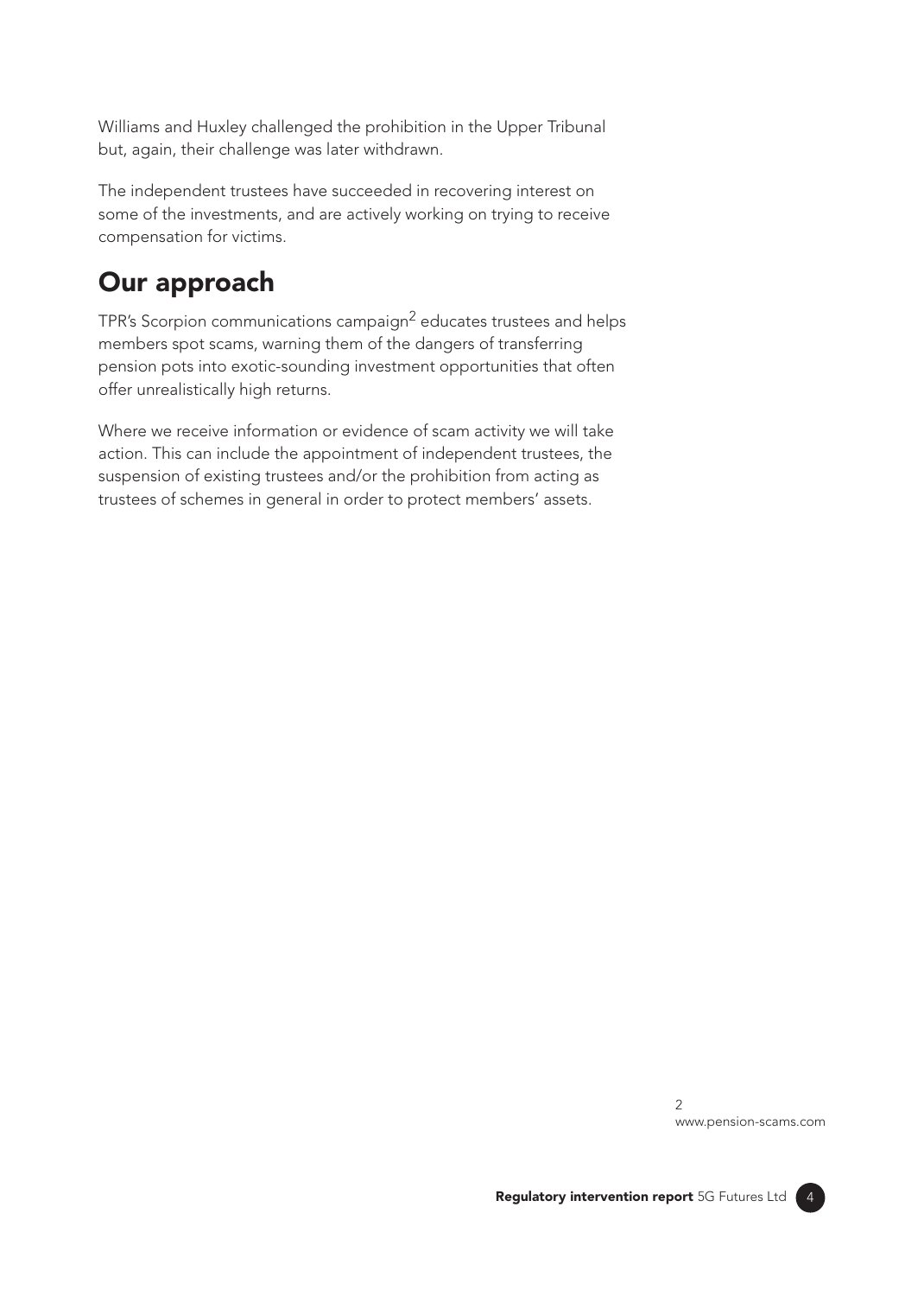#### Timeline of events



27 Jan 2017: Williams and Huxley give notice to withdraw challenge, Upper Tribunal consents